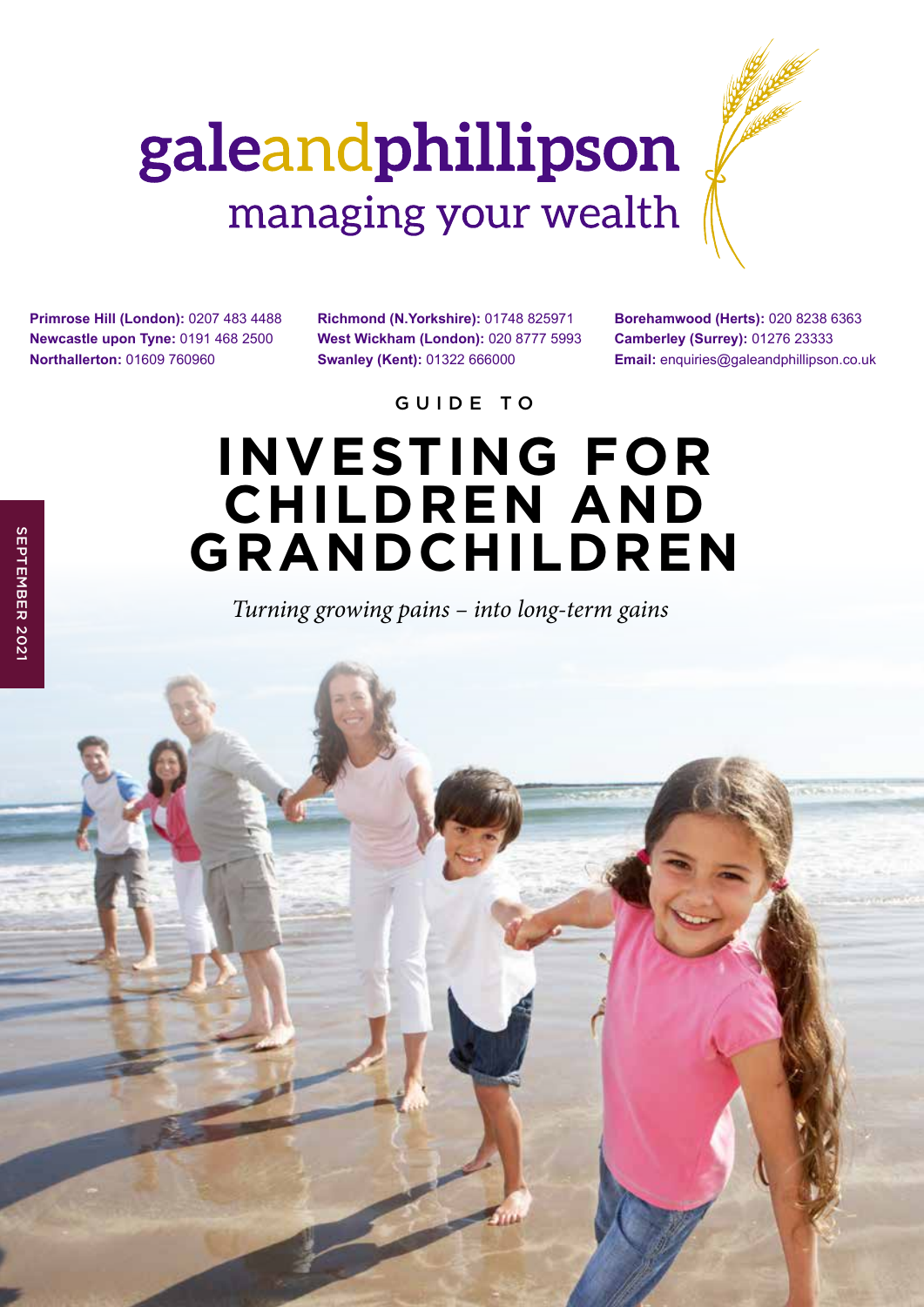#### GUIDE TO

## **INVESTING FOR CHILDREN AND GRANDCHILDREN**

Turning growing pains – into long-term gains

With many of us living longer, you may be thinking about how you can support your family at the moments that matter. Sharing your wealth during your lifetime – especially with younger generations facing the pressures of rising house prices and university fees – can really make a difference and bring you great joy too.

We hether you want to teach a child<br>or grandchild smart money-<br>management strategies, help then<br>pay for university or set them up for financia or grandchild smart moneymanagement strategies, help them pay for university or set them up for financial success as adults – it's important to jump-start saving and investing for them early on.

As a parent, guardian or grandparent, you'll want to provide the best future for them. Birthdays and Christmas are excellent times to encourage children to start thinking about the value of money. Children may receive money on these occasions. But could that money be put to better use? Rather than buying yet more gifts for them, why not consider setting up a tax-efficient Junior Individual Savings Account (JISA) for them, or Junior SIPP (Self-Invested Personal Pension)?

With today's kids needing thousands of pounds to get them on to the property ladder, a financial

gift that will help is well worth considering. As with all investing, the earlier you start, the better. And even saving a relatively modest sum each month can be very effective over the long term.

If the investment is allowed to grow, it could build up into a sizeable sum. The money could then be given to the child as an adult.

**The content of this guide is for general information only and should not be considered advice. It's also important to remember that any investment comes with risk. All investments can go down as well as up, and you may get back less than you invest.**

**A pension is a long-term investment not normally accessible until age 55 (57 from April 2028). The value of your investments (and any income from them) can go down as well as up which would have an impact on the level of pension benefits available.** 

**Your pension income could also be affected by the interest rates at the time you take your benefits.** 

**The tax implications of pension withdrawals will be based on your individual circumstances, tax legislation and regulation which are subject to change in the future. You should seek advice to understand your options at retirement.** 

#### **SETTING YOUR LOVED ONES UP FOR A BRIGHTER FUTURE**

With a bit of careful thought and forward planning, there's a lot you can do to make sure the money you give them goes as far as it can towards setting them up for a brighter future.

To find out more or arrange an appointment, please contact us – we look forward to hearing from you.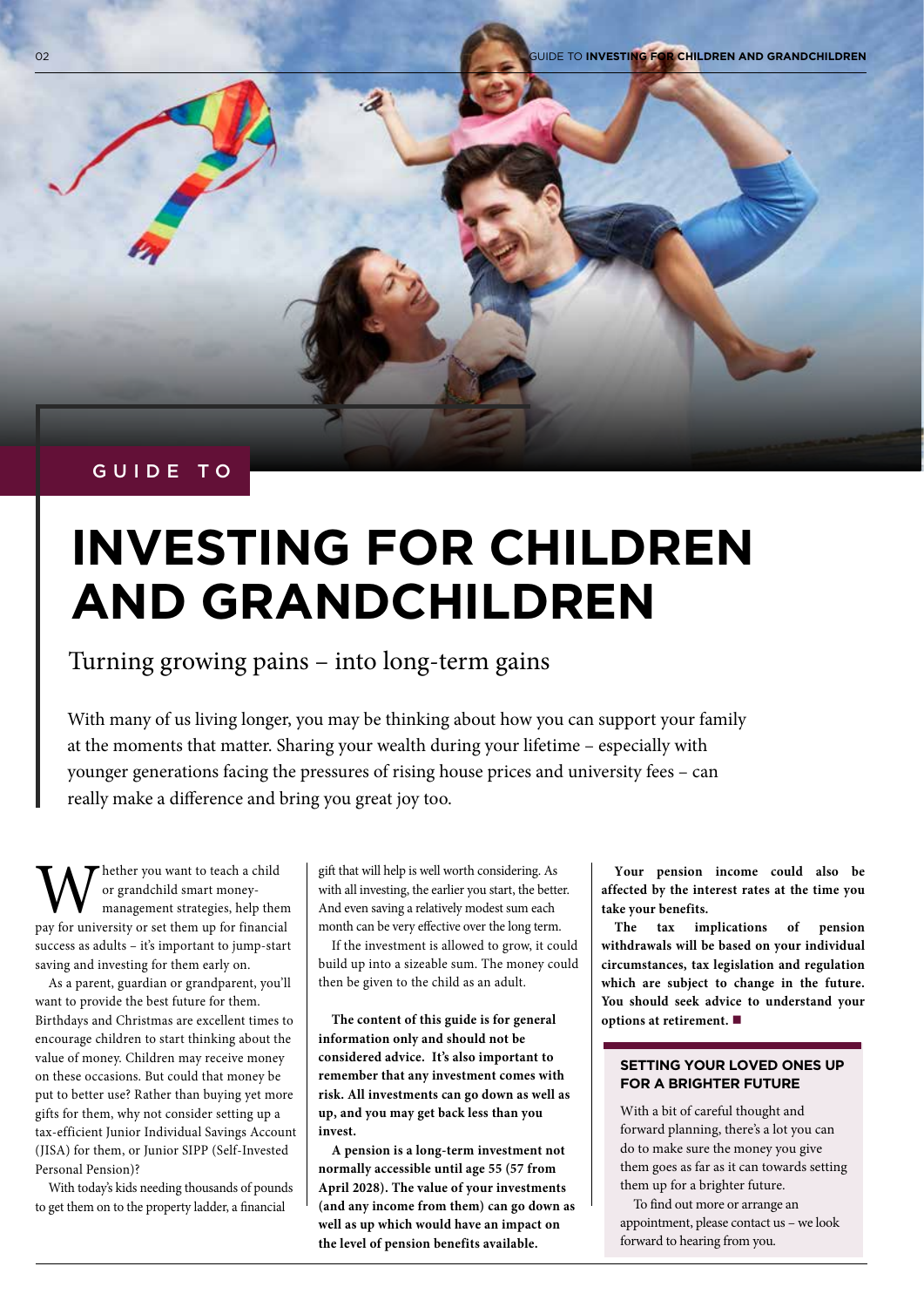### **THE BEST POSSIBLE START IN LIFE**

### Using all the investment tools and help available

**M** any families want to give their<br>the costs of private education, university, children or grandchildren a head start for their future finances. As getting on the property ladder and weddings continue their relentless upward march, investing for your children or grandchildren early is crucial.

There's a simple starting point after you've worked out what you can afford to give. What is it that your grandchildren actually need and when do they need it?

The best way to make gifts will be different depending on how old they are, and if you have concerns about handing over large sums at a young and impressionable age.

But making a gift at the earliest possible time means that any potential investment growth can play a big part in meeting a future cost.

The key is using all the investment tools and help available to you. With the benefit of compounding, even smaller contributions started early enough can work miracles.

Whether you'd like a structured or flexible approach to saving or investing for a child's or grandchild's future, we've put together a selection of different options you may wish to consider:

#### **Junior Individual Savings Account (JISA)**

A JISA is a tax-efficient children's savings account where you can make contributions on the child's behalf, subject to an annual allowance. Any gains do not incur Capital Gains Tax, and they will not be considered part of the parents' or grandparents' estate for Inheritance Tax purposes.

Nevertheless, the child will automatically get access to the money when they turn 18 and can choose what to do with it. If the account stays in the parents' or grandparents' names, however, the parents or the grandparents

would be able to decide how the money is used, but it would be considered part of their estate for Inheritance Tax purposes for seven years after it has been gifted to the adult child or grandchild.

**There are two types of JISA – a Cash JISA and a Stocks & Shares JISA:**

- **Junior Cash ISAs** these are essentially the same as a bank or building society savings account. But Junior Cash ISAs come with one big advantage – your child or grandchild doesn't have to pay tax on the interest they earn on their savings, and you don't have to either
- **Junior Stocks & Shares ISAs** with a Junior Stocks & Shares ISA account, you can put your child's savings into investments like shares and bonds. Any profits earned by trading shares or bonds are tax-efficient.



A JISA is a tax-efficient children's savings account where you can make contributions on the child's behalf, subject to an annual allowance.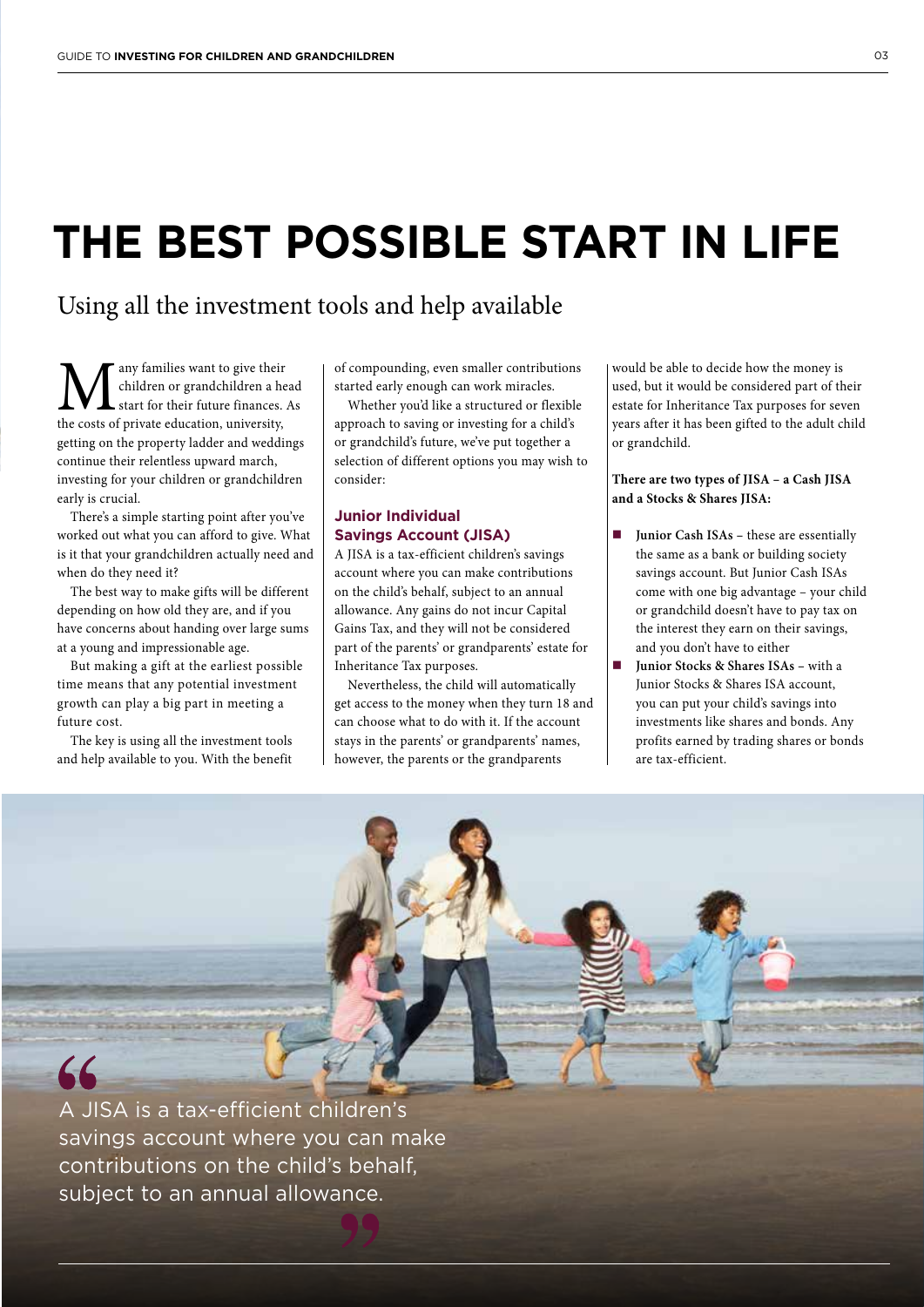

Your child or grandchild can have one or both types of Junior ISA.

Only parents or a guardian with parental responsibility can open a Junior ISA for under-16s.

Money in the account belongs to the child, but they can't withdraw it until they turn 18, apart from in exceptional circumstances. They can, however, start managing their account on their own from age 16.

Children aged 16 and 17 can open their own Junior ISA as well as an adult Cash ISA.

Anyone can pay money into a Junior ISA, but the total amount paid in cannot go over £9,000 in the 2021/22 tax year.

If more than this is put into a Junior ISA, the excess is held in a savings account in trust for the child – it cannot be returned to the donor. Parents, friends and family can all save on behalf of the child as long as the total stays under the annual limit. No tax is payable on interest or investment gains.

When the child turns 18, their account is automatically rolled over into an adult ISA. They can also choose to take the money out and spend it how they like.

#### **Lifetime ISA (LISA)**

If your children or grandchildren are 18 or older but under 40, a Lifetime ISA (Individual Savings Account) could help them save for their first property or save for later life.

A total of up to £4,000 each year can be put in, until they're 50. The first payment into their Lifetime ISA must be before they're 40. The government will add a 25% bonus to their savings, up to a maximum of £1,000 per year.

The Lifetime ISA limit of £4,000 counts towards their annual ISA limit. This is £20,000 for the 2021/22 tax year. They can hold cash or stocks and shares in their Lifetime ISA, or have a combination of both.

When they turn 50, they will not be able to pay into the Lifetime ISA or earn the 25% bonus. Their account will stay open and their savings will still earn interest or investment returns. To open and continue to pay into a Lifetime ISA they must be a resident in the UK, unless they're a crown servant.

Money can be withdrawn from their ISA if they're buying their first home or aged 60 or over.

They'll pay a withdrawal charge of 25% if they withdraw cash or assets for any other reason (also known as making an unauthorised withdrawal). This recovers the government bonus received on their original savings.

#### **Buying a first home**

They can use the savings to help them buy their first home if all the following apply:

- the property costs  $£450,000$  or less
- $\blacksquare$  they buy the property at least 12 months after they make their first payment into the Lifetime ISA
- they use a conveyancer or solicitor to act for them in the purchase - the ISA provider will pay the funds directly to them
- $\blacksquare$  they're buying with a mortgage

#### **Buying with someone else**

If the person they're buying with has a Lifetime ISA, they can use their savings and government bonus too.

They'll pay a 25% withdrawal charge to use their Lifetime ISA savings if they own or have a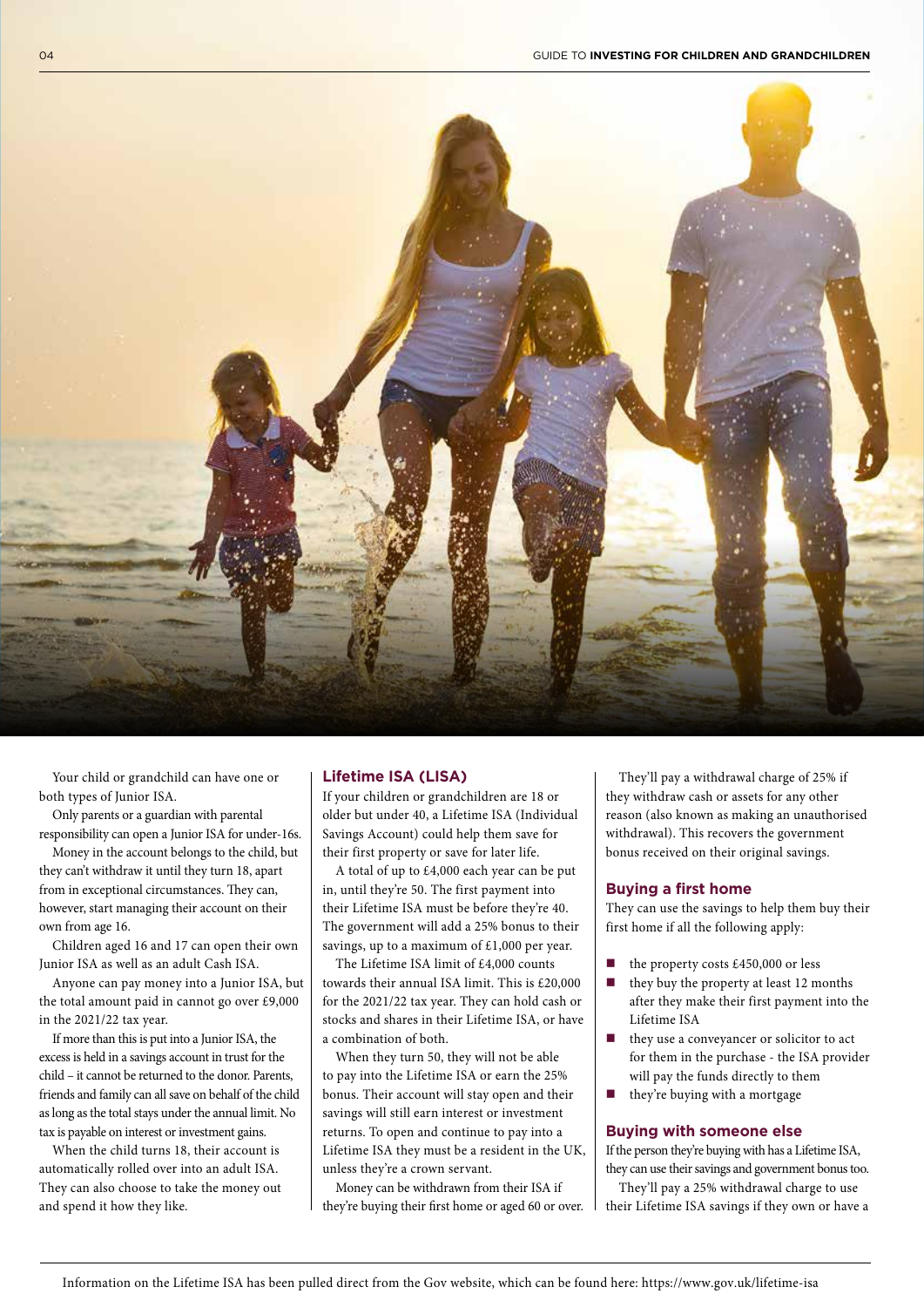legal interest in property (for example, they're a beneficiary of a trust that includes property).

If they have a Lifetime ISA and a Help to Buy ISA, they can only use the government bonus from one of them to buy their first home.

They can transfer money from a Help to Buy ISA to a Lifetime ISA. If they transfer money from a Lifetime ISA to a Help to Buy ISA they'll have to pay the 25% withdrawal charge.

#### **Saving for later life**

A Lifetime ISA is one of a number of ways to save for later life. They can take their savings out of a Lifetime ISA when they're 60 or over.

They'll pay a 25% charge if they withdraw money or transfer their Lifetime ISA to another type of ISA before age 60.

If they die their Lifetime ISA ends on the date of their death. There's no charge to withdraw the funds or assets from their account.

#### **Junior SIPP (Self-Invested Personal Pension)**

A Junior SIPP is a tax-efficient way to start building a nest egg for your child or grandchild. Any parent or grandparent of a child under the age of 18 can help them kickstart their retirement savings.

Children's pensions benefit from the same advantages as adult pensions. That means no tax

is payable on income from investments or capital growth in the pension, provided they remain within the annual and lifetime allowances.

As the name suggests, you can choose the investments that go inside the pension.

A parent or guardian will need to set up the pension, but once opened, grandparents can make contributions into it.

You can invest an annual lump sum, or spread contributions across the year by investing a smaller amount each month. If the maximum annual contribution is made (£2,880 per year), the taxman automatically pays 20% tax relief (up to £720), making a total contribution of £3,600.

Gifts to a child's or grandchild's pension could be covered by one of the Inheritance Tax exemptions and so could fall outside your estate for Inheritance Tax purposes.

The money in a SIPP cannot be accessed until age 55 (rising to 57 in 2028).

#### **Investment account**

For tax reasons, this approach may be best suited to grandparents. Grandparents can set up a designated account for a grandchild and invest a capital sum in it. The grandchild's initials are put in the designation box when the account is set up, creating a bare trust.

As a result, the taxman will view income and gains from the investment as being

attributed to the minor, who will have their own Income Tax and Capital Gains Tax allowance, so there will be no tax implications for grandparents.

If you are a grandparent any money invested in this way leaves your estate seven years after it has been gifted. At 18, your grandchild is legally entitled to the money, and can use it as they see fit.

Many parents and grandparents want to set up their children or grandchildren to enjoy a secure financial future.  $\blacksquare$ 

#### **EVERYONE WANTS THE BEST FOR THEIR CHILDREN. SO WHY NOT GET REAL INVESTMENT EXPERTISE WORKING ON THEIR BEHALF?**

These are just a few potential options to consider but will not be suitable for everyone. What is right for you will depend upon your own individual circumstances. If you're unsure about the best approach for you, please get in touch with us for further information.

To find out more or arrange an appointment, please contact us – we look forward to hearing from you.

66 If your children or grandchild are 18 or older but under 40, a Lifetime ISA (Individual Savings Account) could help them save for their first property or save for later life.